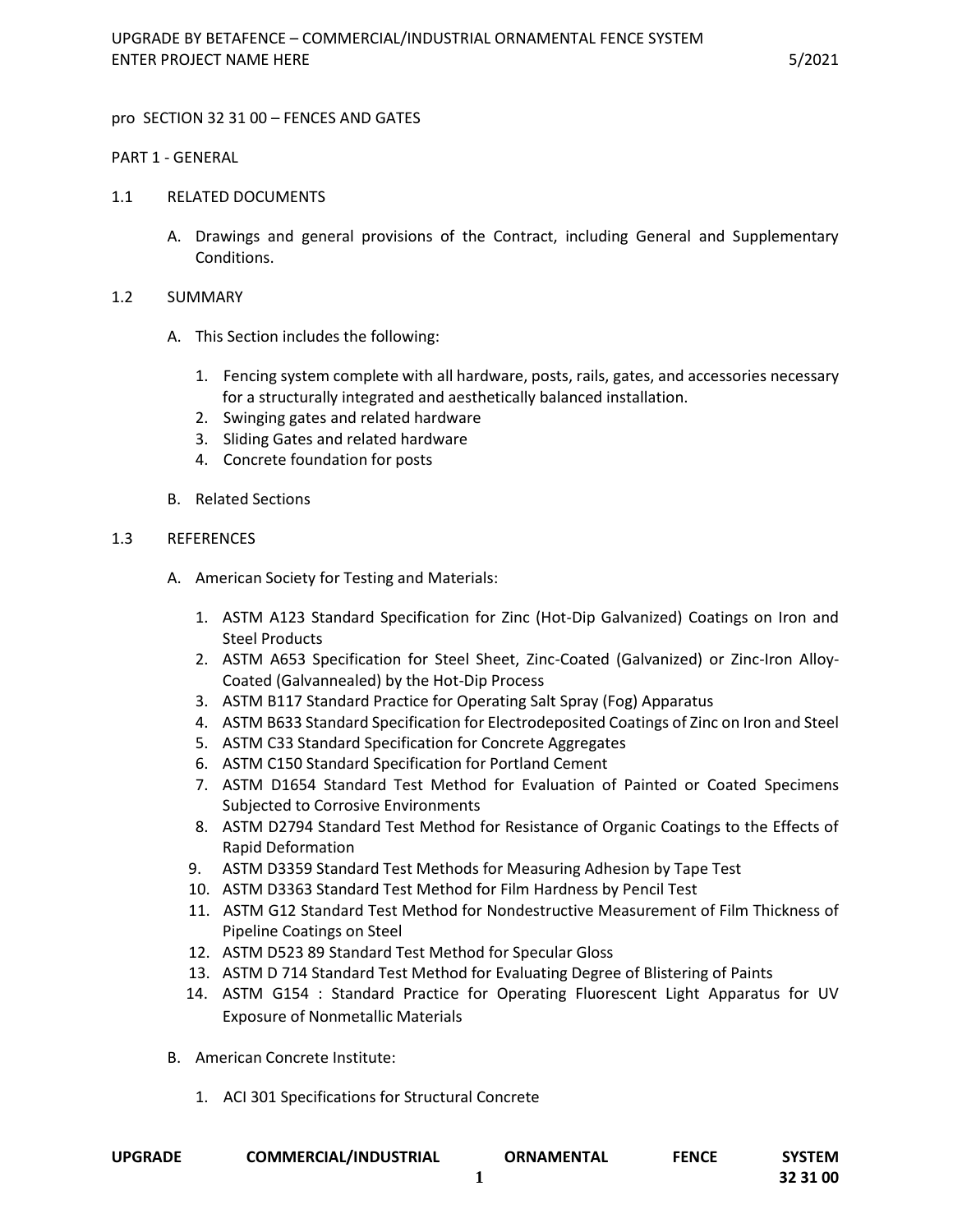#### 1.4 SYSTEM DESCRIPTION

- A. The Manufacturer shall supply a Fencing System complete with all hardware, posts, rails, gates and accessories necessary for a complete and aesthetically balanced installation.
- B. Design Requirements: Fencing system, foundation and installation shall be engineered to withstand [90] mph wind load. (Where applicable, wind load rating to be based on IBC 2003 or local code if more stringent.)

# 1.5 SUBMITTALS

- A. Product Data: For each product indicated, include manufacturer's recommendations for installation.
- B. Installation Drawings: Show layout, locations, components, materials, dimensions, sizes, weights, finishes of components, installation and operational clearances, gate swings, post sizes, spacing and mesh type, gate details/dimensions, details of post anchorage, and post attachment/bracing.
- C. Samples: Provide color selections and samples for finishes on fence and accessories if requested by the specifier.

#### 1.6 QUALITY ASSURANCE

- A. The contractor shall provide laborers and supervisors who are thoroughly familiar with the type of construction involved and the materials and techniques specified. Review and follow manufacturer's installation instructions.
- B. Provide fence system and gates, as a complete unit produced by a single manufacturer, including necessary erection accessories, fittings and fastenings.
- C. Manufacturer Qualifications: Company specializing in manufacturing the products specified in this section with a minimum of 5 years documented experience.
- D. Field Quality Control to be conducted by Owner's Project Manager.

# 1.7 DELIVERY, HANDLING, AND STORAGE

- A. Deliver fence materials, gates, posts, and accessories to project site, completely pre-finished. Upon receipt at the job site, all materials shall be checked to ensure that no damages occurred during shipping. Materials shall be handled and stored properly to protect against damage and theft.
- B. Handle fence components to protect finish coating from any scuffs, abrasion or other damage during unloading and installation. Excessive damage to factory applied coatings will be cause for rejection.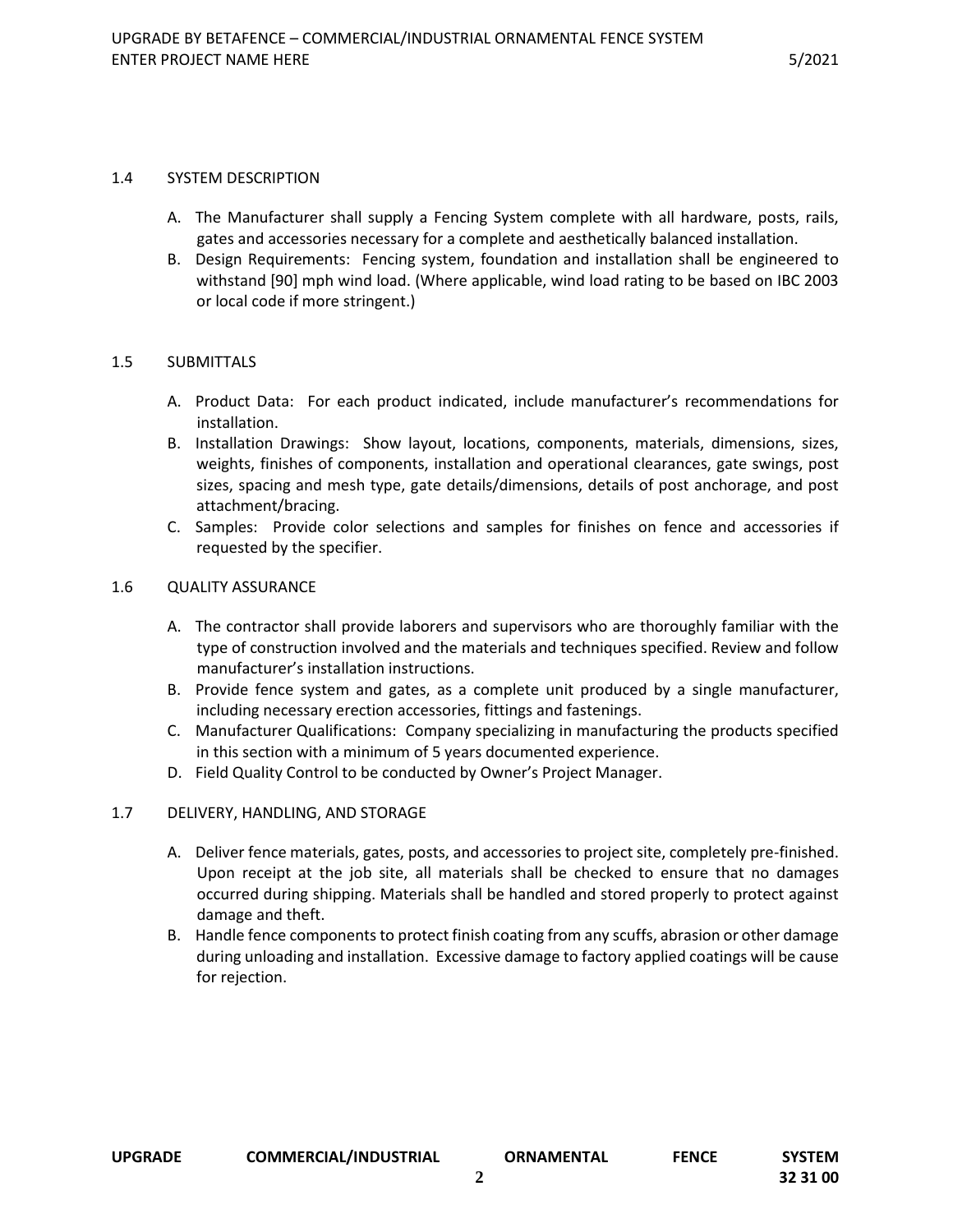#### PART 2 - PRODUCTS

#### 2.1 MANUFACTURER

- A. Acceptable Manufacturers:
	- 1. Betafence, Ennis, TX 75119, fax: 972-878-4703, 888-650-4766

#### 2.2 MATERIAL

- A. Fencing System : The Upgrade Ornamental Fence System shall conform to Betafence [Pinnacle / Summit / Landmark / Defender] [2-Rail / 3-Rail] style provided by Betafence. The system should be fully rakeable with no welds and pickets to rails shall be mechanicaly connected. Subject to the performance and design requirement specified herein, fence and gates shall be manufactured from the following materials:
	- 1. Pickets: With increased strength to a minimum yield of 33,000 psi. The steel shall be Pre galvanized to meet requirements of ASTM A653 with minimum zinc coating weight of 0.60/0.90 oz/ft² coating designation G-60/G-90 or equivalent.
	- 2. Post and Rails: Per ASTM A653 and shall be pre galvanized to meet requirements of ASTM A653 with a minimum zinc coating weight of 0.90 oz/ft<sup>2</sup> coating designation G-90 or equivalent.
	- 3. Fence Panels
		- a. Panel Width: Standard Panel width shall be 7.5' wide.
		- b. Panel Height: Panel Height shall be 6' or 8' High.
- B. Pickets: Pickets to be 3/4" or 1" square tubing with 16 gauge wall thickness spaced 3.84" or 3,59" gap.
- C. Rails: Rails shall be 1.5" or 2" square formed channel with 15 or 13 gauge wall thickness.
- D. Posts: Posts shall be 2.5" or 3" square tubing with 12 or 14 gauge wall thickness.
	- 1. Post Caps: Shall be of press on type steel caps zinc plated to ASTM B633, Service class II or malleable steel caps galvanized to ASTM A123.
	- 2. Panel Hangers: Shall be stainless or galvanized steel with galvanized, stainless, or zinc plated fasteners. All brackets shall be finished to match fence finish and color.
	- 3. Picket Finials: Picket finials are cast alloy Types 1 (Round Point), 2 (Spear Point) or 3 (Fleur De Lis), welded to picket and are finished to match fence color.
- E. Gate Kits: Design of gates shall be as shown on the drawings.
	- 1. Gate Uprights and Panels: Materials as described above in 2.2.
	- 2. Frame Uprights: Shall be factory MIG welded, then assembled in the field.
	- 3. Gate Posts and Foundation: Size as determined by Engineer, based on gate size, local wind loading requirements, and installation type.

| <b>UPGRADE</b> | <b>COMMERCIAL/INDUSTRIAL</b> | <b>ORNAMENTAL</b> | <b>FENCE</b> | SYSTEM |
|----------------|------------------------------|-------------------|--------------|--------|
|                |                              |                   |              |        |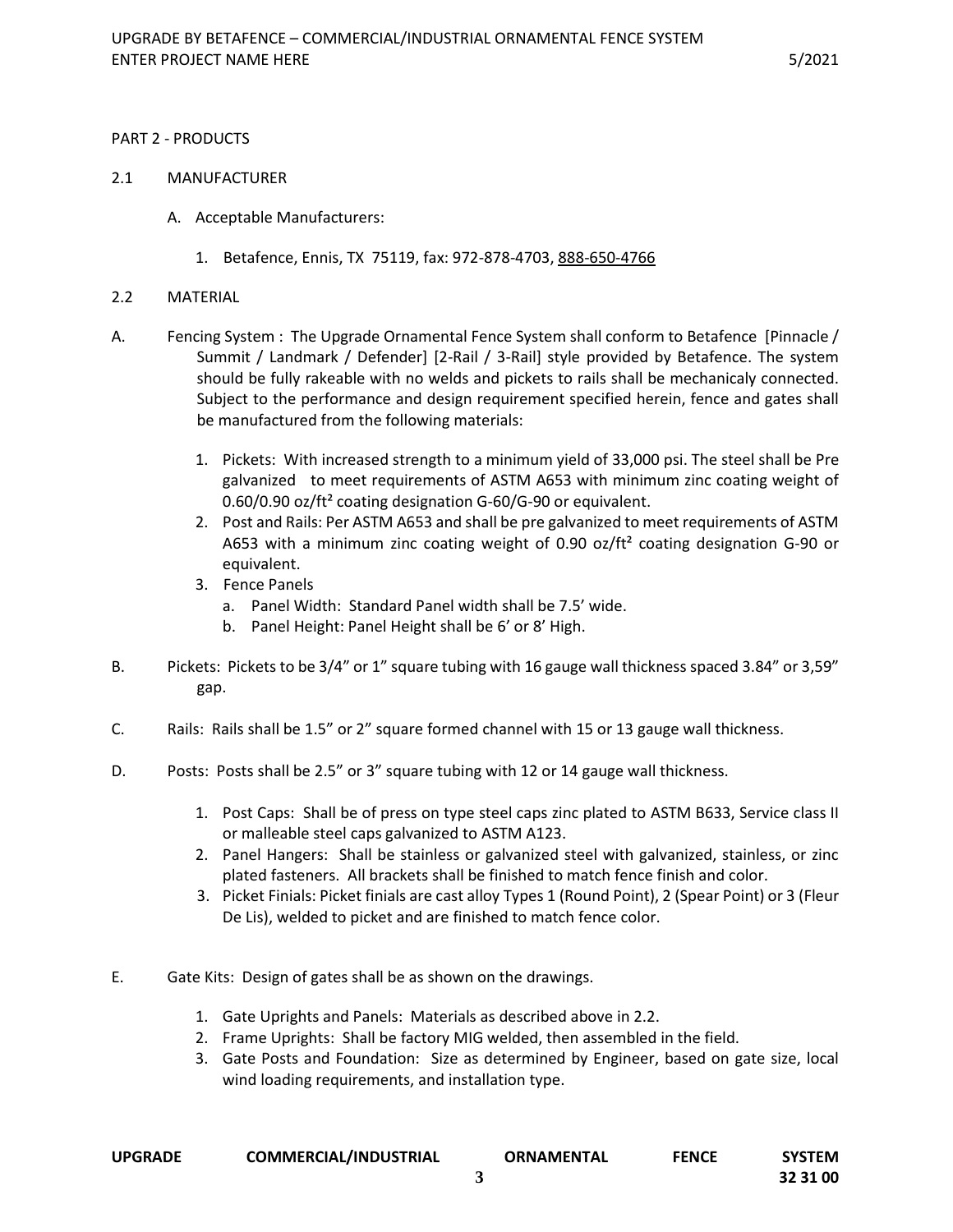# UPGRADE BY BETAFENCE – COMMERCIAL/INDUSTRIAL ORNAMENTAL FENCE SYSTEM ENTER PROJECT NAME HERE **FRAGIST AND EXAMPLE 2008** S/2021

- F. Swing Gates: Design of gates shall be as shown on the drawings.
	- 1 Gate Frames and Infill Panels: Materials as described above in 2.2.
	- 2 Frame Members: Shall be MIG welded.
	- 3 Gate Posts and Foundation: Size as determined by Engineer, based on gate size, local wind loading requirements, and installation type.
	- 4 Hinges: Manufacturer's standard hinges, structurally capable of supporting gate leaf and allow opening and closing without binding. Non-lift-off type hinge design shall permit gate to swing  $180^\circ$  (degrees). Hinge pins shall be non-removable.
	- 5 Latch: Capable of retaining gate in closed position and have provision for padlock.
	- 6 Keeper: Provide keeper for each gate leaf over 5 feet wide. Gate keeper shall consist of mechanical device for securing free end of gate when in full open position.
	- G. Slide, Cantilever and Overhead Track Gates: Design of gates shall be as shown on the Drawings.
		- 1. Gate Frames and Infill Panels: Materials as described above in 2.2.
		- 2. Frame Members: Shall be MIG welded. If necessary, truss rods or cables to be used to prevent gate sag and allow for future adjustment.
		- 3. Gate Posts and Foundation: Size as determined by Engineer, based on gate size, local wind loading requirements, and installation type.

# 2.3 POWDER COATED FACTORY FINISH

- A. Coating Material: Posts, post caps, rails, pales, brackets and security mesh shall be finished with a factory applied polyester powder coating. Powder coated finish shall meet or exceed the following performance criteria. Color shall be Black.
- B. Applicable Requirements to Validate the Coating Process:
	- 1. Adhesion Resistance: ASTM D3359, Measuring Adhesion by Tape Test, Method B. Minimum Performance Requirement: Coating retention of not less than 90%.
	- 2. Impact Resistance: ASTM D2794, Resistance of Organic Coatings to the Effects of Rapid Deformation (Impact).
		- Minimum Performance Requirement: resistance to impact 40 inch lb
	- 3. Film Thickness: ASTM G12, min 2.0 mils.
	- 4. Gloss 60 angle: ASTM D-523-89. 75-80-
	- 5. Accelerated Weathering: ASTM G 154, 1000hours after test UVA 340 cyle of 4h irradiation at 60°(0,89W/m²/nm) + 4h condensation at 40° minimum 50% gloss retention and ΔE\*<3.0
	- 6. Pretreatment: The fence sheeting and framework shall be prepared by a pre-treatment cleaning system in order to remove foreign material and to properly prepare the surface to achieve the coating system requirements specified above.
	- 7. Curing: Heat cure in accordance with powder manufacturer's prescribed cure schedule to properly crosslink and bond finish to metal substrate.
	- 8. Corrosion resistance: ASTM B117 Procedure: Preparation of Test Specimens- Perform a single scribe the length of the specimen, within one inches of any edge and deep enough to expose the base metal. Expose the specimen for 1,000 hours according to ASTM B117-07 using a 5% salt

| <b>UPGRADE</b> | <b>COMMERCIAL/INDUSTRIAL</b> | <b>ORNAMENTAL</b> | <b>FENCE</b> | <b>SYSTEM</b> |
|----------------|------------------------------|-------------------|--------------|---------------|
|                |                              |                   |              |               |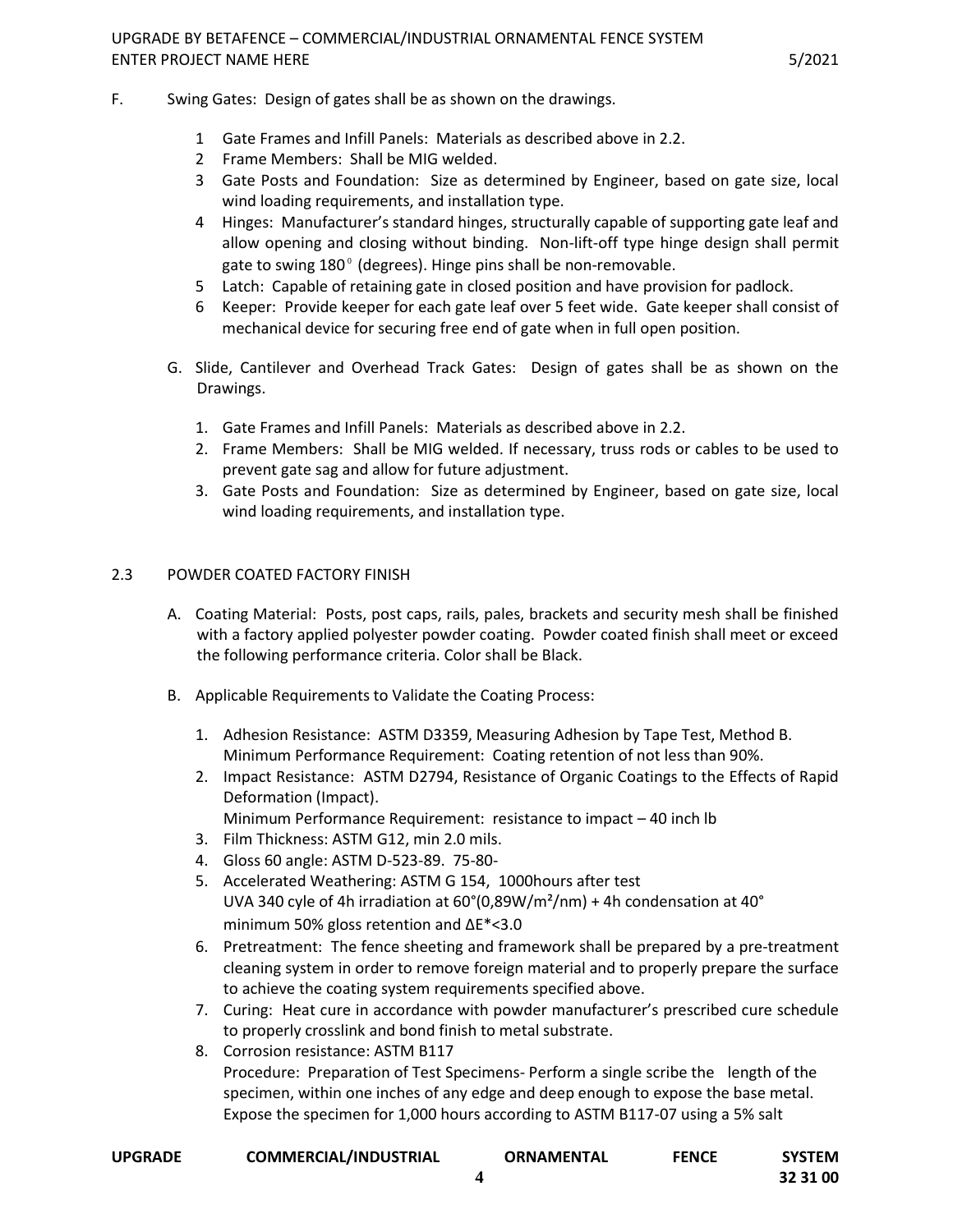solution and 95°F operational temperature. After exposure, remove specimens and wipe dry. Immediately apply tape (Permacel 99 or equal) over scribed are by pressing down firmly against the coating. Sharply pull the tape off at a right angle to the surface being tested.

Performance: Rust creepage is minimum of seven on the scribed edge (according to ASTM D1654) and minimum blister rating of eight on unscribed area in accordance with tables in ASTM D714

# 2.4 CONCRETE FOOTINGS

*\*This section shall be superseded by requirements of anti-ram barrier system if used in conjunction with this installation\**

- A. General: Comply with ACI 301 for cast-in-place concrete; materials consisting of Portland cement complying with ASTM C150, aggregates complying with ASTM C33, and potable water.
- B. Concrete Mixes: Normal-weight concrete air entrained with not less than 3000-psi (20.7- MPa) compressive strength (28 days), 3-inch (75-mm) slump, and 1-inch (25-mm) maximum size aggregate.
- C. Footings: Footings shall be minimum 3,000 psi after twenty-eight (28) days concrete. Footing sizes shall be determined by Engineer.

# PART 3 - EXECUTION

# 3.1 PREPARATION

- A. Verify areas to receive fencing.
- B. Coordinate fence installation with work of other sections listed in these specifications.
- C. Examine conditions under which fencing and gates are to be installed. Notify Contractor of unsatisfactory conditions. Do not proceed with work until conditions are satisfactory to the installer.

# 3.2 INSTALLATION

- A. Install fence and gates in accordance with manufacturer's instructions and approved installation drawings. Install fencing to withstand wind load as specified.
- B. Handle fence components to protect finish coating from any scuffs, abrasion or other damage during installation. Excessive damage to factory applied coatings will be cause for rejection.
- C. Space posts at dimensions indicated in the installation drawings. Attach fence rails to posts using galvanized, stainless steel or zinc plated panel hanger brackets supplied by manufacturer. Field welding of panels to posts is unacceptable as it will cause significant damage to the galvanizing and powder coat protective finishes.
- D. Concrete Footings: Place concrete around posts and vibrate or tamp for consolidation. Verify that posts are set plumb, aligned, and at correct height and spacing, and stabilized in position during placement and finishing operations until concrete is sufficiently cured. Protect portion of posts above ground from concrete splatter.
- E. Install gates level, plumb, and secure for full opening without interference. Attach hardware using tamper-resistant or concealed means. Install ground-set items in concrete for anchorage. Adjust gate to operate smoothly, easily, and quietly throughout entire

|  | <b>UPGRADE</b> | <b>COMMERCIAL/INDUSTRIAL</b> | <b>ORNAMENTAL</b> | <b>FENCE</b> | <b>SYSTEM</b> |
|--|----------------|------------------------------|-------------------|--------------|---------------|
|--|----------------|------------------------------|-------------------|--------------|---------------|